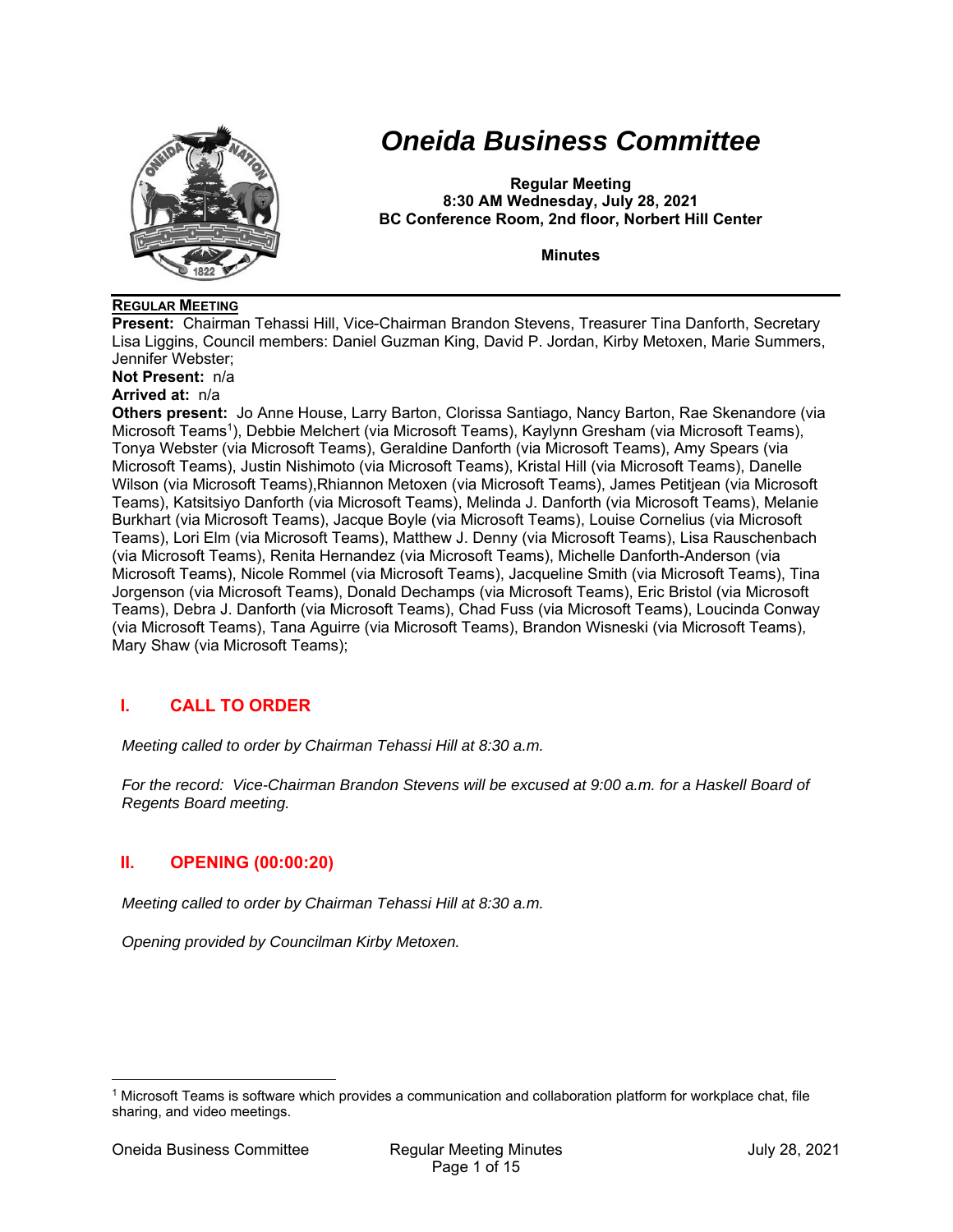# **III. ADOPT THE AGENDA (00:00:37)**

Motion by Lisa Liggins to adopt the agenda as presented, seconded by Jennifer Webster. Motion carried:

 Ayes: Tina Danforth, Daniel Guzman King, David P. Jordan, Lisa Liggins, Kirby Metoxen, Brandon Stevens, Marie Summers, Jennifer Webster

# **IV. MINUTES**

**A. Approve the July 14, 2021, regular Business Committee meeting minutes (00:01:39)**  Sponsor: Lisa Liggins, Secretary

Motion by David P. Jordan to approve the July 14, 2021, regular Business Committee meeting minutes, seconded by Jennifer Webster. Motion carried:

 Ayes: Tina Danforth, Daniel Guzman King, David P. Jordan, Lisa Liggins, Kirby Metoxen, Brandon Stevens, Marie Summers, Jennifer Webster

# **V. RESOLUTIONS**

**A. Adopt resolution entitled The Oneida Airport Hotel Corporation will be Selling Alcohol Beverages in Accordance with the Oneida Alcohol Beverage Licensing Law (00:02:04)** 

Sponsor: Larry Barton, Chief Financial Officer

Motion by Jennifer Webster to adopt resolution 07-28-21-A The Oneida Airport Hotel Corporation will be Selling Alcohol Beverages in Accordance with the Oneida Alcohol Beverage Licensing Law, seconded by David P. Jordan. Motion carried:

- Ayes: Tina Danforth, Daniel Guzman King, David P. Jordan, Lisa Liggins, Kirby Metoxen, Brandon Stevens, Marie Summers, Jennifer Webster
- **B. Adopt resolution entitled The Oneida Bingo & Casino Will Be Selling Alcohol Beverages in Accordance with the Oneida Alcohol Beverage Licensing Law (00:02:31)**

Sponsor: Larry Barton, Chief Financial Officer

Motion by David P. Jordan to adopt resolution 07-28-21-B The Oneida Bingo & Casino will be Selling Alcohol Beverages in Accordance with the Oneida Alcohol Beverage Licensing Law, seconded by Jennifer Webster. Motion carried: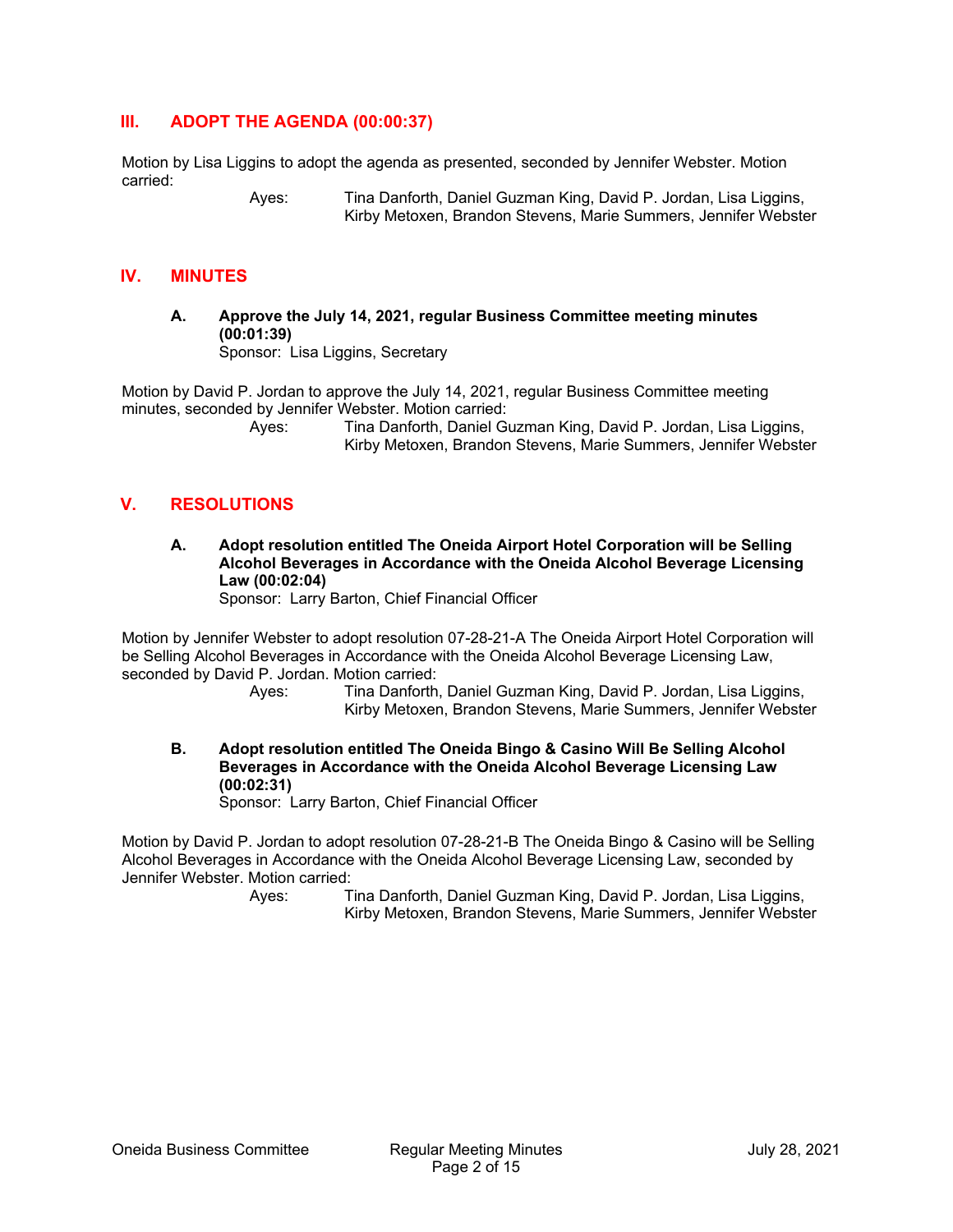**C. Adopt resolution entitled The Oneida Casino – West Mason Casino will be Selling Alcohol Beverages in Accordance with the Oneida Alcohol Beverage Licensing Law (00:02:59)** 

Sponsor: Larry Barton, Chief Financial Officer

Motion by David P. Jordan to adopt resolution 07-28-21-C The Oneida Casino – West Mason Casino will be Selling Alcohol Beverages in Accordance with the Oneida Alcohol Beverage Licensing Law, seconded by Kirby Metoxen. Motion carried:

> Ayes: Tina Danforth, Daniel Guzman King, David P. Jordan, Lisa Liggins, Kirby Metoxen, Brandon Stevens, Marie Summers, Jennifer Webster

**D. Adopt resolution entitled The Oneida Golf Enterprises for Thornberry Creek at Oneida, will be Selling Alcohol Beverages in Accordance with the Oneida Alcohol Beverage Licensing Law (00:03:24)** 

Sponsor: Larry Barton, Chief Financial Officer

Motion by David P. Jordan to adopt resolution 07-28-21-D The Oneida Golf Enterprises for Thornberry Creek at Oneida, will be Selling Alcohol Beverages in Accordance with the Oneida Alcohol Beverage Licensing Law, seconded by Kirby Metoxen. Motion carried:

 Ayes: Tina Danforth, Daniel Guzman King, David P. Jordan, Lisa Liggins, Kirby Metoxen, Brandon Stevens, Marie Summers, Jennifer Webster

**E. Adopt resolution entitled The Oneida Nation Four Paths will be Selling Alcohol Beverages in Accordance with the Oneida Alcohol Beverage Licensing Law (00:03:52)**  Sponsor: Larry Barton, Chief Financial Officer

Motion by David P. Jordan to adopt resolution 07-28-21-E The Oneida Nation Four Paths will be Selling Alcohol Beverages in Accordance with the Oneida Alcohol Beverage Licensing Law, seconded by Jennifer Webster. Motion carried:

> Ayes: Tina Danforth, Daniel Guzman King, David P. Jordan, Lisa Liggins, Kirby Metoxen, Brandon Stevens, Marie Summers, Jennifer Webster

**F. Adopt resolution entitled The Oneida Retail Enterprise, Oneida Casino Travel Center will be Selling Alcohol Beverages in Accordance with the Oneida Alcohol Beverage Licensing Law (00:04:18)**  Sponsor: Larry Barton, Chief Financial Officer

Motion by David P. Jordan to adopt resolution 07-28-21-F The Oneida Retail Enterprise, Oneida Casino Travel Center will be Selling Alcohol Beverages in Accordance with the Oneida Alcohol Beverage Licensing Law, seconded by Kirby Metoxen. Motion carried: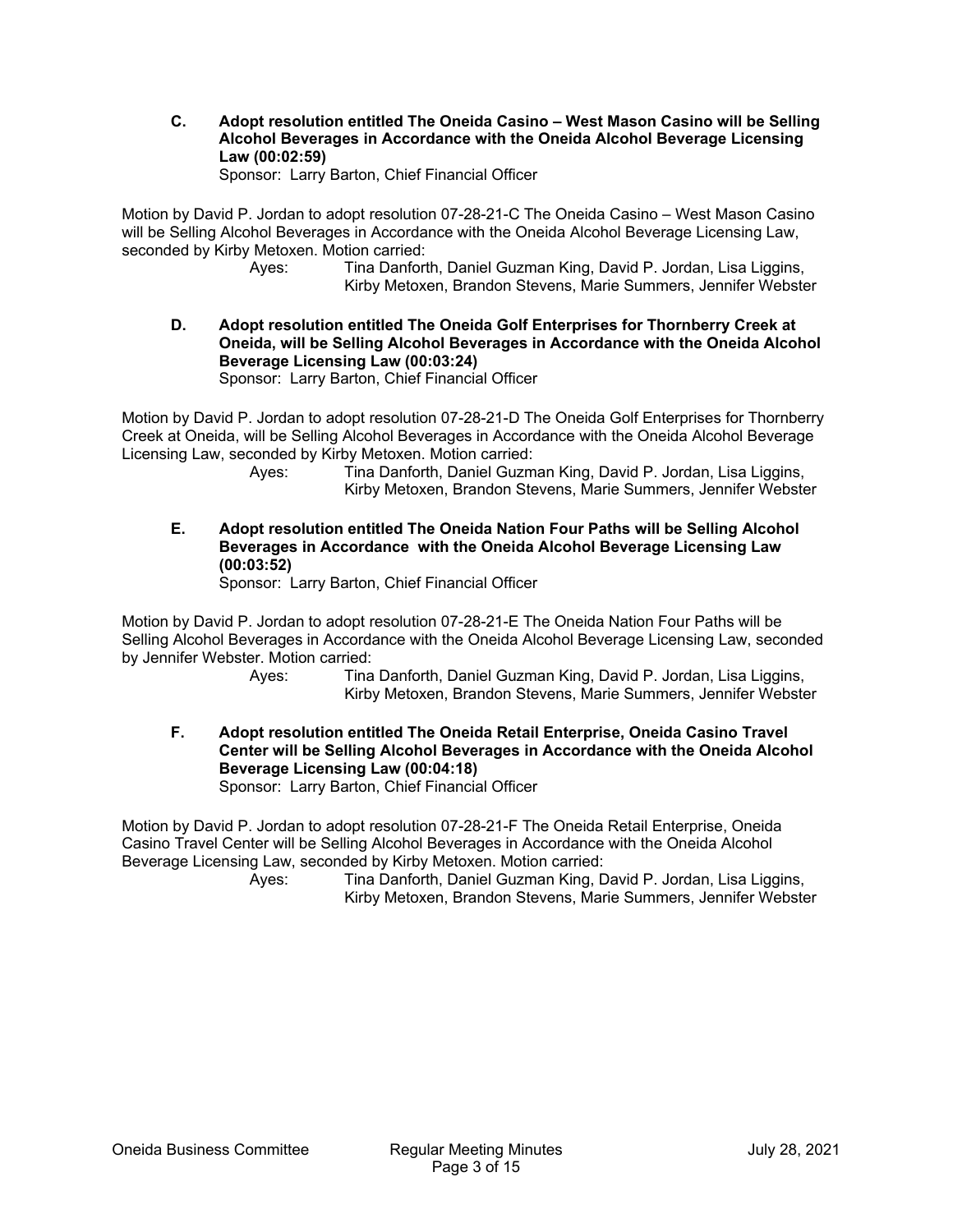**G. Adopt resolution entitled The Oneida Retail Enterprise Oneida One Stop – E & EE will be Selling Alcohol Beverages in Accordance with the Oneida Alcohol Beverage Licensing Law (00:04:41)** 

Sponsor: Larry Barton, Chief Financial Officer

Motion by David P. Jordan to adopt resolution 07-28-21-G The Oneida Retail Enterprise Oneida One Stop – E & EE will be Selling Alcohol Beverages in Accordance with the Oneida Alcohol Beverage Licensing Law, seconded by Kirby Metoxen. Motion carried:

 Ayes: Tina Danforth, Daniel Guzman King, David P. Jordan, Lisa Liggins, Kirby Metoxen, Brandon Stevens, Marie Summers, Jennifer Webster

**H. Adopt resolution entitled The Oneida Retail Enterprise Oneida One Stop – Larsen will be Selling Alcohol Beverages in Accordance with the Oneida Alcohol Beverage Licensing Law (00:05:06)**  Sponsor: Larry Barton, Chief Financial Officer

Motion by David P. Jordan to adopt resolution 07-28-21-H The Oneida Retail Enterprise Oneida One Stop – Larsen will be Selling Alcohol Beverages in Accordance with the Oneida Alcohol Beverage Licensing Law, seconded by Brandon Stevens. Motion carried:

 Ayes: Tina Danforth, Daniel Guzman King, David P. Jordan, Lisa Liggins, Kirby Metoxen, Brandon Stevens, Marie Summers, Jennifer Webster

**I. Adopt resolution entitled The Oneida Retail Enterprise, Oneida One Stop – Packerland will be Selling Alcohol Beverages in Accordance with the Oneida Alcohol Beverage Licensing Law (00:05:32)**  Sponsor: Larry Barton, Chief Financial Officer

Motion by David P. Jordan to adopt resolution 07-28-21-I The Oneida Retail Enterprise, Oneida One Stop – Packerland will be Selling Alcohol Beverages in Accordance with the Oneida Alcohol Beverage Licensing Law, seconded by Jennifer Webster. Motion carried:

Ayes: Tina Danforth, Daniel Guzman King, David P. Jordan, Lisa Liggins, Kirby Metoxen, Brandon Stevens, Marie Summers, Jennifer Webster

**J. Adopt resolution entitled The Oneida Retail Enterprise Oneida One Stop – Westwind will be Selling Alcohol Beverages in Accordance with the Oneida Alcohol Beverage Licensing Law (00:05:56)**  Sponsor: Larry Barton, Chief Financial Officer

Motion by David P. Jordan to adopt resolution 07-28-21-J The Oneida Retail Enterprise Oneida One Stop – Westwind will be Selling Alcohol Beverages in Accordance with the Oneida Alcohol Beverage Licensing Law, seconded by Kirby Metoxen. Motion carried: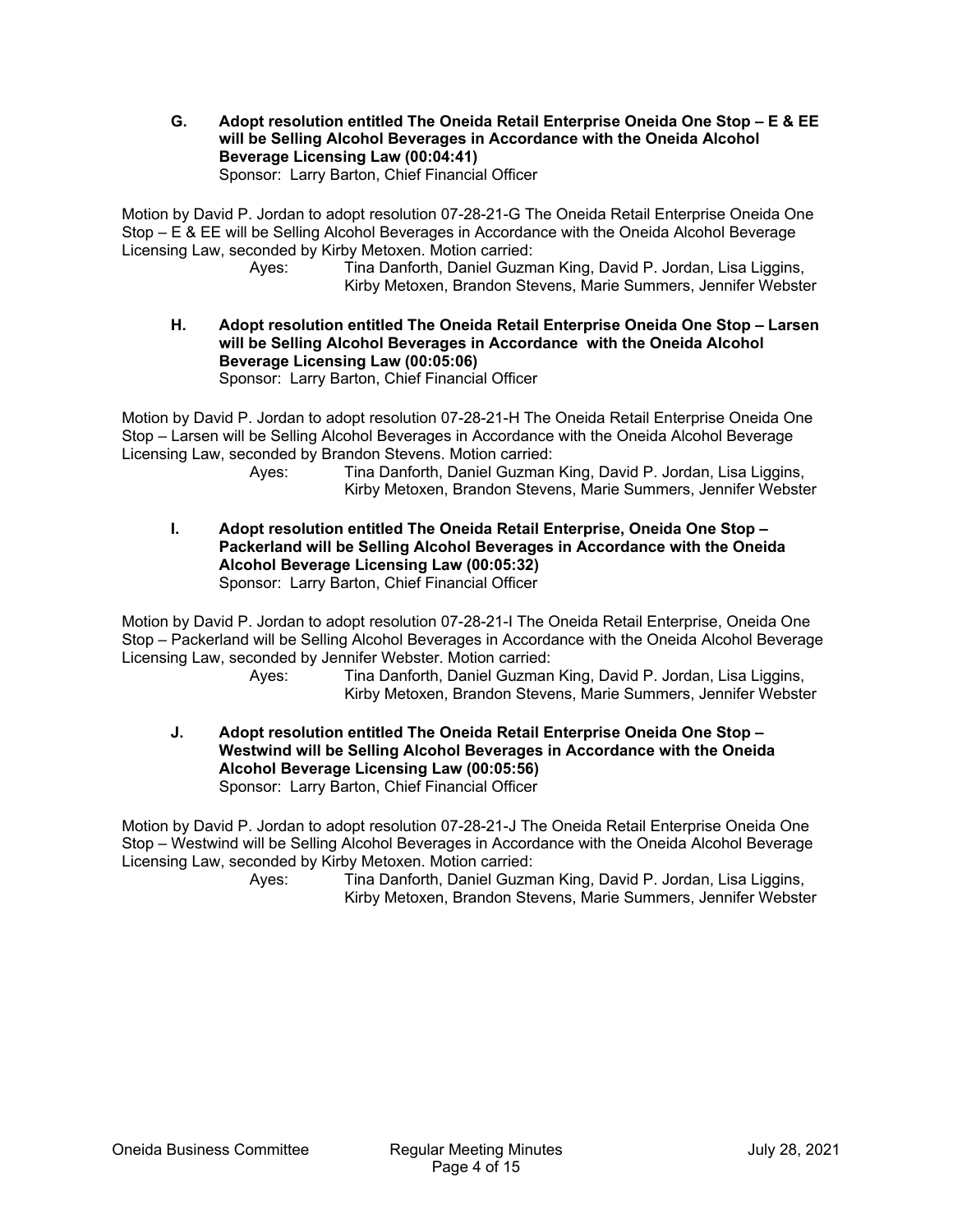**K. Adopt resolution entitled The Three Clans Airport, LLC will be Selling Alcohol Beverages in Accordance with the Oneida Alcohol Beverage Licensing Law (00:06:20)** 

Sponsor: Larry Barton, Chief Financial Officer

Motion by David P. Jordan to adopt resolution 07-28-21-K The Three Clans Airport, LLC will be Selling Alcohol Beverages in Accordance with the Oneida Alcohol Beverage Licensing Law, seconded by Brandon Stevens. Motion carried:

> Ayes: Tina Danforth, Daniel Guzman King, David P. Jordan, Lisa Liggins, Kirby Metoxen, Brandon Stevens, Marie Summers, Jennifer Webster

**L. Adopt resolution entitled Amending Requirement for a Statement of Effect to Exclude Resolutions Obligating ARPA FRF LR Funds for Projects Approved Through the FRF Office (00:06:44)** 

Sponsor: David P. Jordan, Councilman

Motion by David P. Jordan to adopt resolution 07-28-21-L Amending Requirement for a Statement of Effect to Exclude Resolutions Obligating ARPA FRF LR Funds for Projects Approved Through the FRF Office, seconded by Brandon Stevens. Motion carried:

 Ayes: Tina Danforth, Daniel Guzman King, David P. Jordan, Lisa Liggins, Kirby Metoxen, Brandon Stevens, Marie Summers, Jennifer Webster

**M. Adopt resolution entitled Extension of the Emergency Amendments to the Oneida General Welfare Law (00:07:19)** 

Sponsor: David P. Jordan, Councilman

Motion by David P. Jordan to adopt resolution 07-28-21-M Extension of the Emergency Amendments to the Oneida General Welfare Law, seconded by Jennifer Webster. Motion carried:

 Ayes: Tina Danforth, Daniel Guzman King, David P. Jordan, Lisa Liggins, Kirby Metoxen, Brandon Stevens, Marie Summers, Jennifer Webster

**N. Adopt resolution entitled Extension of Declaration of Public Health State of Emergency Until September 26, 2021 (00:18:17)**  Sponsor: Tehassi Hill, Chairman

Motion by Brandon Stevens to adopt resolution 07-28-21-N Extension of Declaration of Public Health State of Emergency Until September 26, 2021, seconded by Daniel Guzman King. Motion carried: Ayes: Tina Danforth, Daniel Guzman King, David P. Jordan, Lisa Liggins, Kirby Metoxen, Brandon Stevens, Marie Summers, Jennifer Webster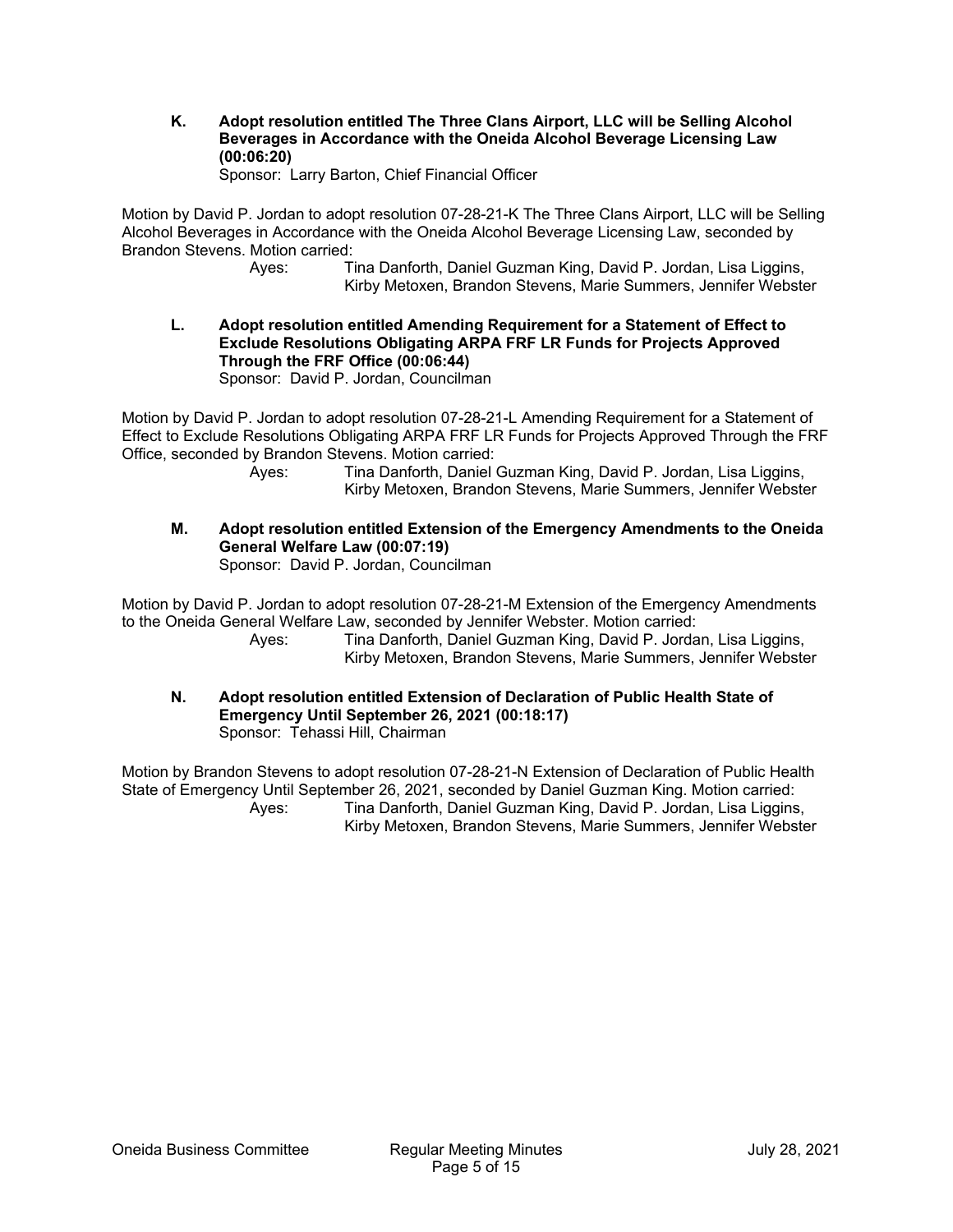# **VI. STANDING COMMITTEES**

#### **A. COMMUNITY DEVELOPMENT PLANNING COMMITTEE**

**1. Accept the June 3, 2021, regular Community Development Planning Committee meeting minutes (00:25:41)**  Sponsor: Brandon Stevens, Vice-Chairman

Motion by Marie Summers to accept the June 3, 2021, regular Community Development Planning Committee meeting minutes, seconded by Jennifer Webster. Motion carried:

> Ayes: Tina Danforth, Daniel Guzman King, David P. Jordan, Lisa Liggins, Kirby Metoxen, Brandon Stevens, Marie Summers, Jennifer Webster

*Vice-Chairman Brandon Stevens left at 8:56 a.m.* 

#### **B. FINANCE COMMITTEE**

**1. Accept the July 6, 2021, regular Finance Committee meeting minutes (00:26:14)**  Sponsor: Tina Danforth, Treasurer

Motion by David P. Jordan to accept the July 6, 2021, regular Finance Committee meeting minutes, seconded by Kirby Metoxen. Motion carried:

| Aves:        | Tina Danforth, Daniel Guzman King, David P. Jordan, Lisa Liggins, |
|--------------|-------------------------------------------------------------------|
|              | Kirby Metoxen, Marie Summers, Jennifer Webster                    |
| Not Present: | Brandon Stevens                                                   |

**2. Accept the July 19, 2021, regular Finance Committee meeting minutes (00:26:47)** 

Sponsor: Tina Danforth, Treasurer

Motion by Marie Summers to accept the July 19, 2021, regular Finance Committee meeting minutes, seconded by David P. Jordan. Motion carried:

 Ayes: Tina Danforth, Daniel Guzman King, David P. Jordan, Lisa Liggins, Kirby Metoxen, Marie Summers, Jennifer Webster

Not Present: Brandon Stevens

#### **C. LEGISLATIVE OPERATING COMMITTEE**

**1. Accept the July 7, 2021, regular Legislative Operating Committee meeting minutes (00:30:56)**  Sponsor: David P. Jordan, Councilman

Motion by Jennifer Webster to accept the July 7, 2021, regular Legislative Operating Committee meeting minutes, seconded by Marie Summers. Motion carried: Ayes: Tina Danforth, Daniel Guzman King, David P. Jordan, Lisa Liggins, Kirby Metoxen, Marie Summers, Jennifer Webster

Not Present: Brandon Stevens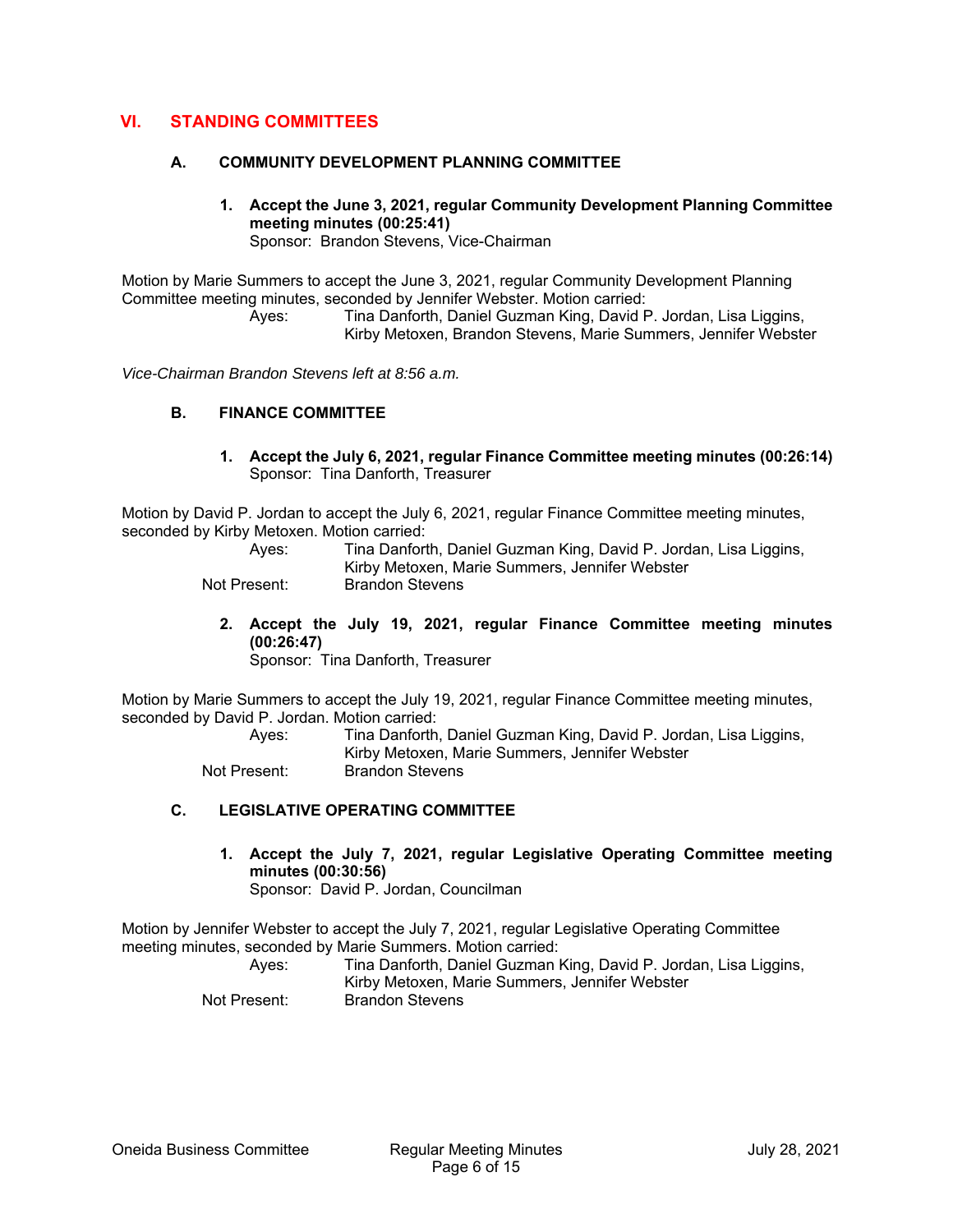# **D. QUALITY OF LIFE COMMITTEE**

**1. Accept the May 20, 2021, regular Quality of Life Committee meeting minutes (00:31:23)** 

Sponsor: Marie Summers, Councilwoman

Motion by Jennifer Webster to accept the May 20, 2021, regular Quality of Life Committee meeting minutes, seconded by Kirby Metoxen. Motion carried:

Ayes: Tina Danforth, Daniel Guzman King, David P. Jordan, Lisa Liggins, Kirby Metoxen, Marie Summers, Jennifer Webster

Not Present: Brandon Stevens

**2. Accept the June 17, 2021, regular Quality of Life Committee meeting minutes (00:31:45)** 

Sponsor: Marie Summers, Councilwoman

Motion by Kirby Metoxen to accept the June 17, 2021, regular Quality of Life Committee meeting minutes, seconded by David P. Jordan. Motion carried:

| Aves:        | Tina Danforth, Daniel Guzman King, David P. Jordan, Lisa Liggins, |
|--------------|-------------------------------------------------------------------|
|              | Kirby Metoxen, Marie Summers, Jennifer Webster                    |
| Not Present: | Brandon Stevens                                                   |

# **VII. STANDING ITEMS**

# **A. ARPA FRF Updates and Requests/Proposals**

*No submissions to consider.*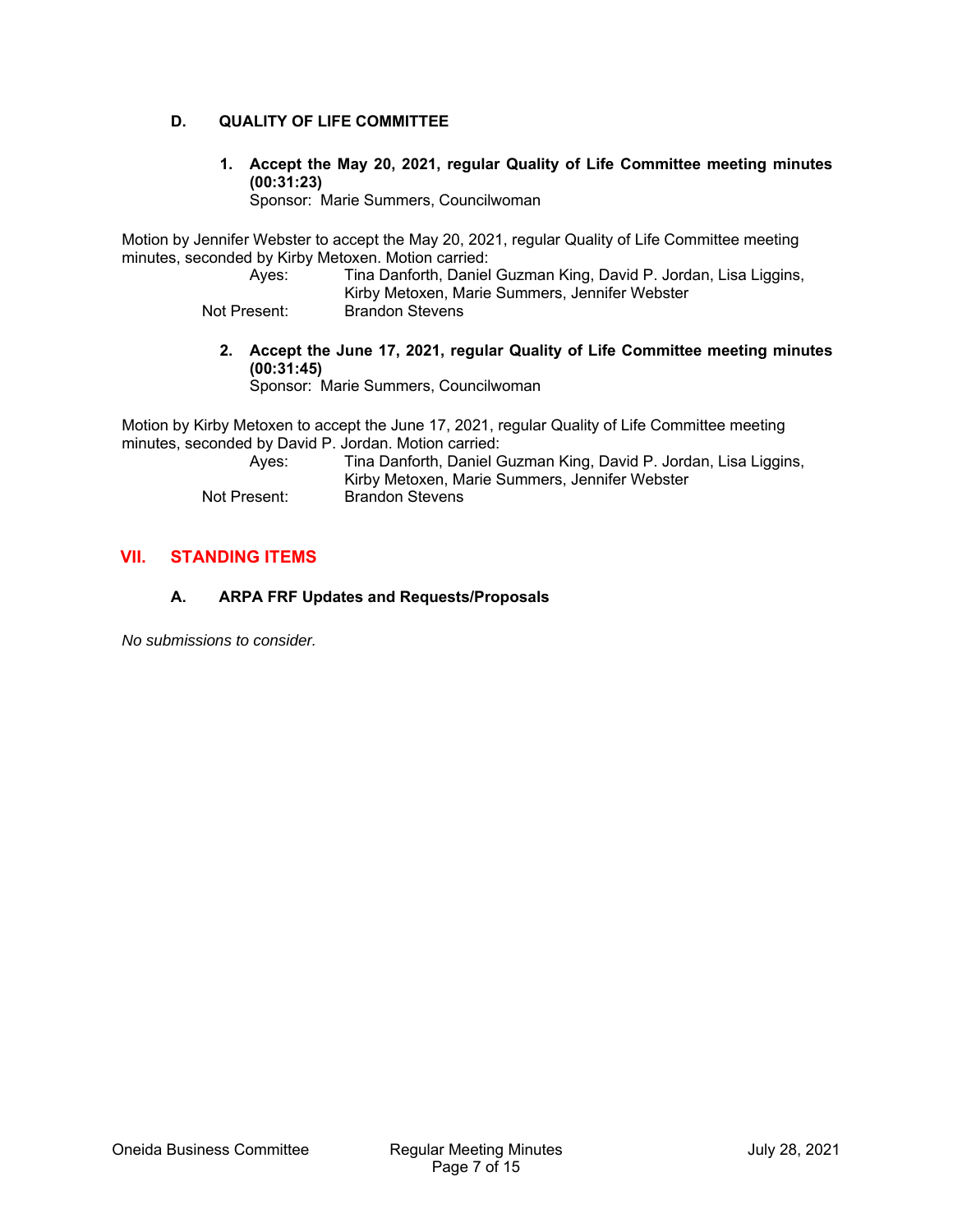# **VIII. UNFINISHED BUSINESS**

#### **A. Accept the demolitions report (00:32:18); (01:07:42)**  Sponsor: Mark W. Powless, General Manager

Motion by Lisa Liggins to defer this item to later on the agenda, seconded by David P. Jordan. Motion carried:

 Ayes: Tina Danforth, Daniel Guzman King, David P. Jordan, Lisa Liggins, Kirby Metoxen, Marie Summers, Jennifer Webster Not Present: Brandon Stevens

*Item IX.A. was addressed next.* 

*Treasurer Tina Danforth returned 9:46 a.m.* 

Motion by Lisa Liggins to accept the demolitions report, seconded by David P. Jordan. Motion carried: Ayes: Tina Danforth, Daniel Guzman King, David P. Jordan, Lisa Liggins, Marie Summers, Jennifer Webster Opposed: Kirby Metoxen Not Present: Brandon Stevens

*Councilman Daniel Guzman King left at 10:07 a.m.* 

*Councilman Daniel Guzman King returned 10:09 a.m.* 

*Item XI.A. was addressed next.* 

# **IX. TRAVEL REQUESTS**

**A. Enter e-poll results into the record regarding the approved travel request for Councilman Kirby Metoxen to attend the National Indian Gaming Tradeshow & Convention in Las Vegas, NV - July 19-22, 2021 (00:34:37)**  Sponsor: Lisa Liggins, Secretary

Motion by David P. Jordan to enter the e-poll results into the record regarding the approved travel request for Councilman Kirby Metoxen to attend the National Indian Gaming Tradeshow & Convention in Las Vegas, NV - July 19-22, 2021, seconded by Marie Summers. Motion carried:

 Ayes: Tina Danforth, Daniel Guzman King, David P. Jordan, Lisa Liggins, Marie Summers, Jennifer Webster Abstained: Kirby Metoxen<br>Not Present: Brandon Steve Brandon Stevens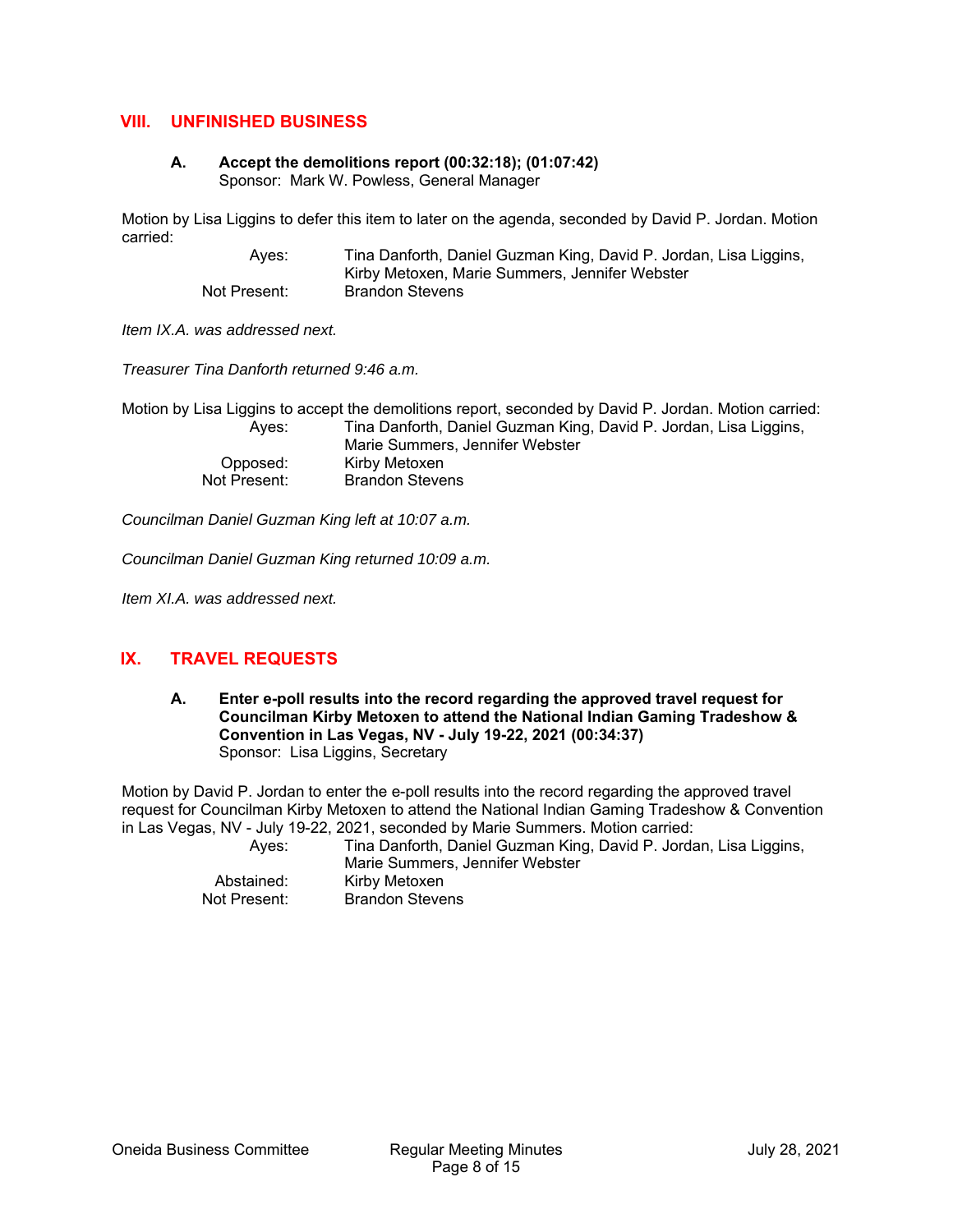# **X. NEW BUSINESS**

**A. Approve the Big Bear Media request to post one (1) tribal contribution funded Mail Clerk (00:35:19)** 

Sponsor: Geraldine Danforth, Area Manager/Human Resources

*Councilman Kirby Metoxen left at 9:10 a.m.* 

Motion by Jennifer Webster to accept the Chief Financial Officer input provided in accordance with section 121.8-3.(a) and approve the Big Bear Media request to post one (1) tribal contribution funded Mail Clerk, seconded by Daniel Guzman King. Motion carried:

 Ayes: Tina Danforth, Daniel Guzman King, David P. Jordan, Lisa Liggins, Marie Summers, Jennifer Webster Not Present: Kirby Metoxen, Brandon Stevens

**B. Approve the Big Bear Media request to post one (1) third-party revenue funded Administrative Assistant (00:40:29)** 

Sponsor: Geraldine Danforth, Area Manager/Human Resources

*Councilman Kirby Metoxen returned at 9:16 a.m.* 

Motion by Jennifer Webster to approve the Big Bear Media request to post one (1) third-party revenue funded Administrative Assistant, seconded by Lisa Liggins. Motion carried:

| Aves:        | Tina Danforth, Daniel Guzman King, David P. Jordan, Lisa Liggins, |
|--------------|-------------------------------------------------------------------|
|              | Kirby Metoxen, Marie Summers, Jennifer Webster                    |
| Not Present: | Brandon Stevens                                                   |

**C. Approve the Tribal Action Plan request to post one (1) grant funded Administrative Assistant (00:50:15)** 

Sponsor: Geraldine Danforth, Area Manager/Human Resources

Motion by Lisa Liggins to approve the Tribal Action Plan request to post one (1) grant funded Administrative Assistant, seconded by Marie Summers. Motion carried:

| Aves:        | Tina Danforth, Daniel Guzman King, David P. Jordan, Lisa Liggins, |
|--------------|-------------------------------------------------------------------|
|              | Kirby Metoxen, Marie Summers, Jennifer Webster                    |
| Not Present: | Brandon Stevens                                                   |

*For the record: Councilman Kirby Metoxen stated it's grant funded so I support it.* 

**D. Enter the e-poll results into the record regarding the approved expansion of the scope of use in the 6th resolve of BC resolution # 11-24-20-F (01:01:11)**  Sponsor: Lisa Liggins, Secretary

Motion by David P. Jordan to enter the e-poll results into the record regarding the approved expansion of the scope of use in the 6th resolve of BC resolution # 11-24-20-F, seconded by Jennifer Webster. Motion carried:

| Aves:        | Tina Danforth, Daniel Guzman King, David P. Jordan, Lisa Liggins, |
|--------------|-------------------------------------------------------------------|
|              | Kirby Metoxen, Marie Summers, Jennifer Webster                    |
| Not Present: | Brandon Stevens                                                   |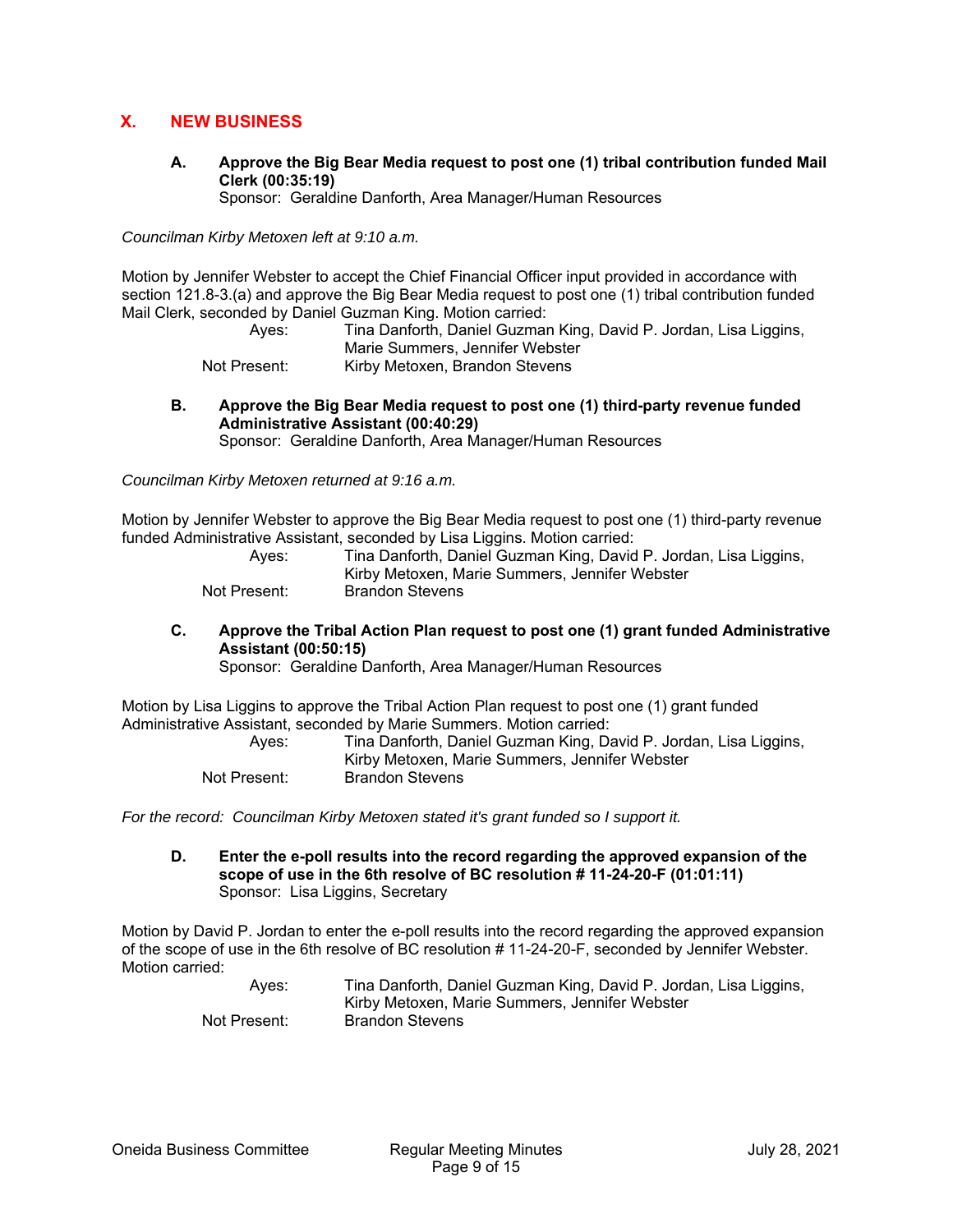#### **E. Review the proposed Donation of Hours for Medical Emergency SOP and determine next steps (01:01:57)**  Sponsor: Geraldine Danforth, Area Manager/Human Resources

*Treasurer Tina Danforth left at 9:37 a.m.* 

Motion by Jennifer Webster to accept the proposed Donation of Hours for Medical Emergency SOP as information, seconded by David P. Jordan. Motion carried:

| Aves:        | Daniel Guzman King, David P. Jordan, Lisa Liggins, Kirby Metoxen, |
|--------------|-------------------------------------------------------------------|
|              | Marie Summers, Jennifer Webster                                   |
| Not Present: | Tina Danforth, Brandon Stevens                                    |

*Item VIII.A. was re-addressed next.* 

# **XI. GENERAL TRIBAL COUNCIL**

**A. Approve notice and materials for the September 16, 2021, tentatively scheduled special GTC meeting (01:51:51)**  Sponsor: Lisa Liggins, Secretary

Motion by Lisa Liggins to defer the notice and materials for the September 16, 2021, tentatively scheduled special GTC meeting to the August 11, 2021, regular Business Committee meeting, seconded by Jennifer Webster. Motion carried:

| Ayes:        | Tina Danforth, Daniel Guzman King, David P. Jordan, Lisa Liggins, |
|--------------|-------------------------------------------------------------------|
|              | Kirby Metoxen, Marie Summers, Jennifer Webster                    |
| Not Present: | Brandon Stevens                                                   |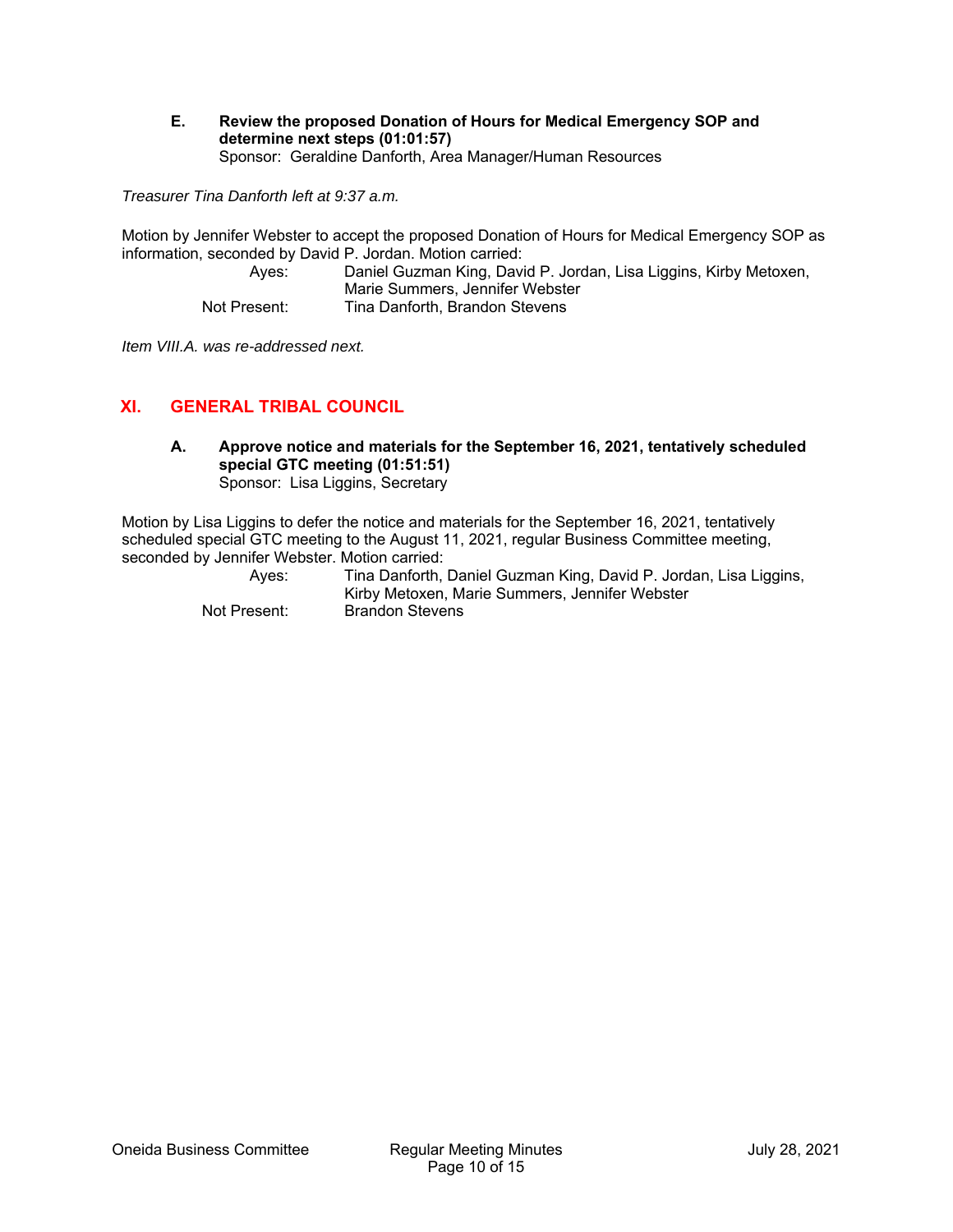# **XII. EXECUTIVE SESSION (02:07:23)**

Motion by David P. Jordan to go into executive session at 10:37 a.m., seconded by Daniel Guzman King. Motion carried:

> Ayes: Tina Danforth, Daniel Guzman King, David P. Jordan, Lisa Liggins, Kirby Metoxen, Marie Summers, Jennifer Webster Not Present: Brandon Stevens

*Vice-Chairman Brandon Stevens returned at 11:31 a.m.* 

*Councilwoman Marie Summers left at 11:51 a.m.* 

*The Oneida Business Committee, by consensus, recessed at 12:18 p.m. to 1:45 p.m.* 

*Meeting called to order by Chairman Tehassi Hill at 1:45 p.m.* 

*Roll call for the record:* 

*Present: Chairman Tehassi Hill; Councilman David P. Jordan; Secretary Lisa Liggins; Councilman Kirby Metoxen, Councilwoman Marie Summers; Councilwoman Jennifer Webster; Not Present: Treasurer Tina Danforth; Councilman Daniel Guzman King; Vice-Chairman Brandon Stevens;* 

*Councilman Daniel Guzman King returned at 1:48 p.m.* 

Motion by David P. Jordan to come out of executive session at 2:52 p.m., seconded by Marie Summers. Motion carried:

> Ayes: Daniel Guzman King, David P. Jordan, Lisa Liggins, Kirby Metoxen, Marie Summers, Jennifer Webster Not Present: Tina Danforth, Brandon Stevens

#### **A. REPORTS**

#### **1. Accept the June 2021 Treasurer's report (02:08:24)**  Sponsor: Tina Danforth, Treasurer

Motion by Jennifer Webster to accept the June 2021 Treasurer's report, seconded by Marie Summers. Motion carried:

> Ayes: Daniel Guzman King, David P. Jordan, Lisa Liggins, Kirby Metoxen, Marie Summers, Jennifer Webster Not Present: Tina Danforth, Brandon Stevens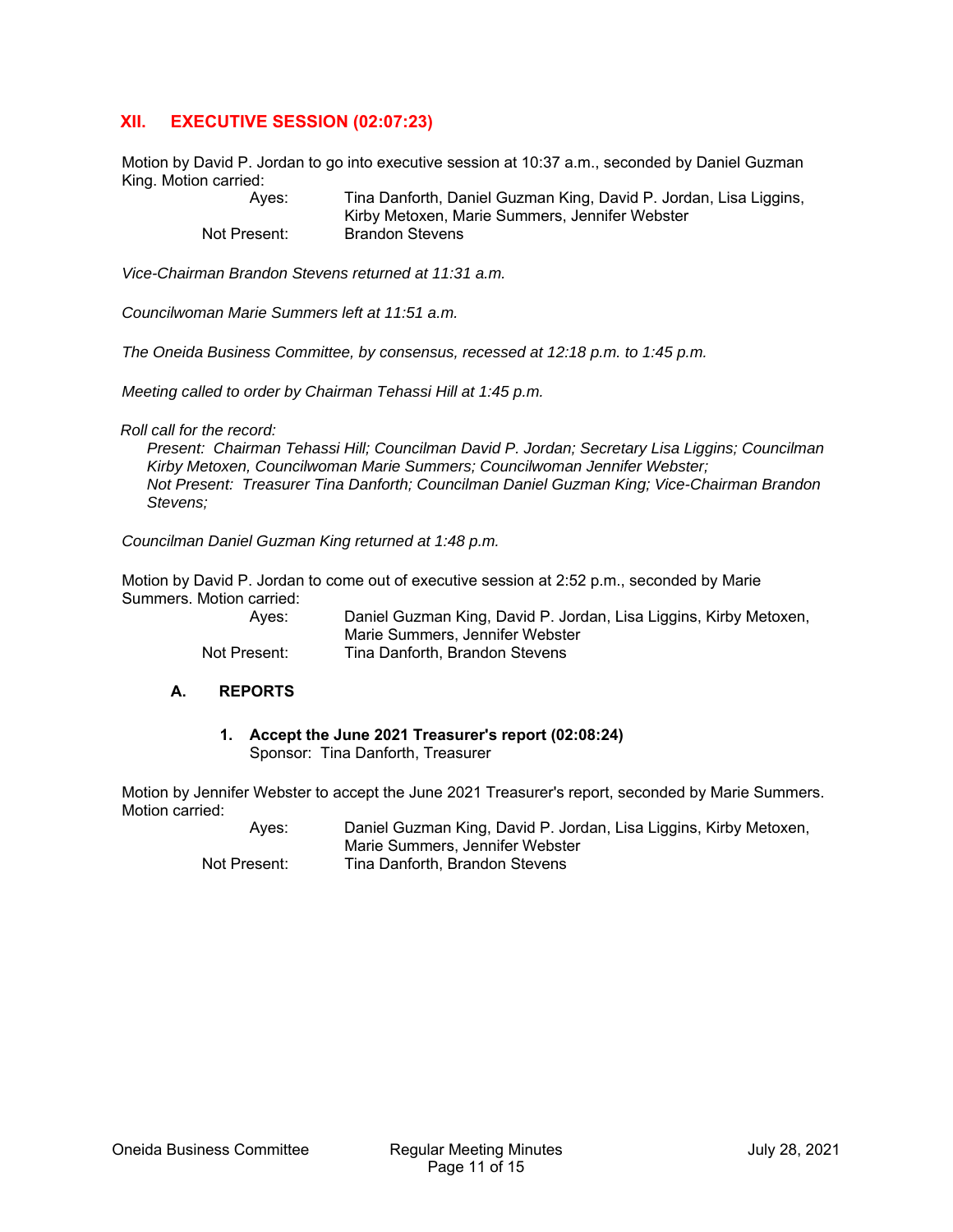**2. Accept the Intergovernmental Affairs, Communications, and Self-Governance July 2021 report (02:08:40)** 

Sponsor: Melinda J. Danforth, Director/Intergovernmental Affairs

Motion by Jennifer Webster to accept the Intergovernmental Affairs, Communications, and Self-Governance July 2021 report, seconded by David P. Jordan. Motion carried:

| Aves:        | Daniel Guzman King, David P. Jordan, Lisa Liggins, Kirby Metoxen, |
|--------------|-------------------------------------------------------------------|
|              | Marie Summers, Jennifer Webster                                   |
| Not Present: | Tina Danforth, Brandon Stevens                                    |

Motion by Jennifer Webster to accept the recommendation from Intergovernmental Affiars Director, allow the Town of Oneida Cooperative Governance Agreement to automatically renew, and assign Chairman Tehassi Hill, and Councilmembers David P. Jordan and Daniel Guzman King to the Town of Oneida Cooperative Governance Agreement sub-team, seconded by David P. Jordan. Motion carried: Kirby Metoxen,

| Ayes:        | Daniel Guzman King, David P. Jordan, Lisa Liggins, P |
|--------------|------------------------------------------------------|
|              | Marie Summers, Jennifer Webster                      |
| Not Present: | Tina Danforth, Brandon Stevens                       |

Motion by Jennifer Webster to request the Legislative Operating Committee to develop appropriate legislation regarding fire signs, seconded by David P. Jordan. Motion carried:

| Aves:        | Daniel Guzman King, David P. Jordan, Lisa Liggins, Kirby Metoxen,<br>Marie Summers, Jennifer Webster |
|--------------|------------------------------------------------------------------------------------------------------|
| Not Present: | Tina Danforth, Brandon Stevens                                                                       |

*Treasurer Tina Danforth returned at 2:54 p.m.* 

Motion by Jennifer Webster to approve the lease agreement modifications for FY-2022 for contract(s)  $\#$ 2019-1044, # 2019-1045, # 2019-1046, and # 2019-1047, authorize the Chairman to sign the lease agreement modifications, and direct Self-Governance to submit the documents to Indian Health Service, seconded by Marie Summers. Motion carried:

| Aves:        | Tina Danforth, Daniel Guzman King, David P. Jordan, Lisa Liggins,<br>Kirby Metoxen, Marie Summers, Jennifer Webster |
|--------------|---------------------------------------------------------------------------------------------------------------------|
|              |                                                                                                                     |
| Not Present: | Brandon Stevens                                                                                                     |

# **3. Accept the Chief Counsel report (02:10:48)**

Sponsor: Jo Anne House, Chief Counsel

*Vice-Chairman Brandon Stevens returned at 2:55 p.m.* 

Motion by Kirby Metoxen to accept the Chief Counsel report, seconded by Jennifer Webster. Motion carried:

> Ayes: Tina Danforth, Daniel Guzman King, David P. Jordan, Lisa Liggins, Kirby Metoxen, Brandon Stevens, Marie Summers, Jennifer Webster

Motion by Lisa Liggins to authorize Chairman Tehassi Hill to meet with legal counsel to discuss and determine action regarding appeal of Brackeen v. Haaland matter, seconded by Jennifer Webster. Motion carried: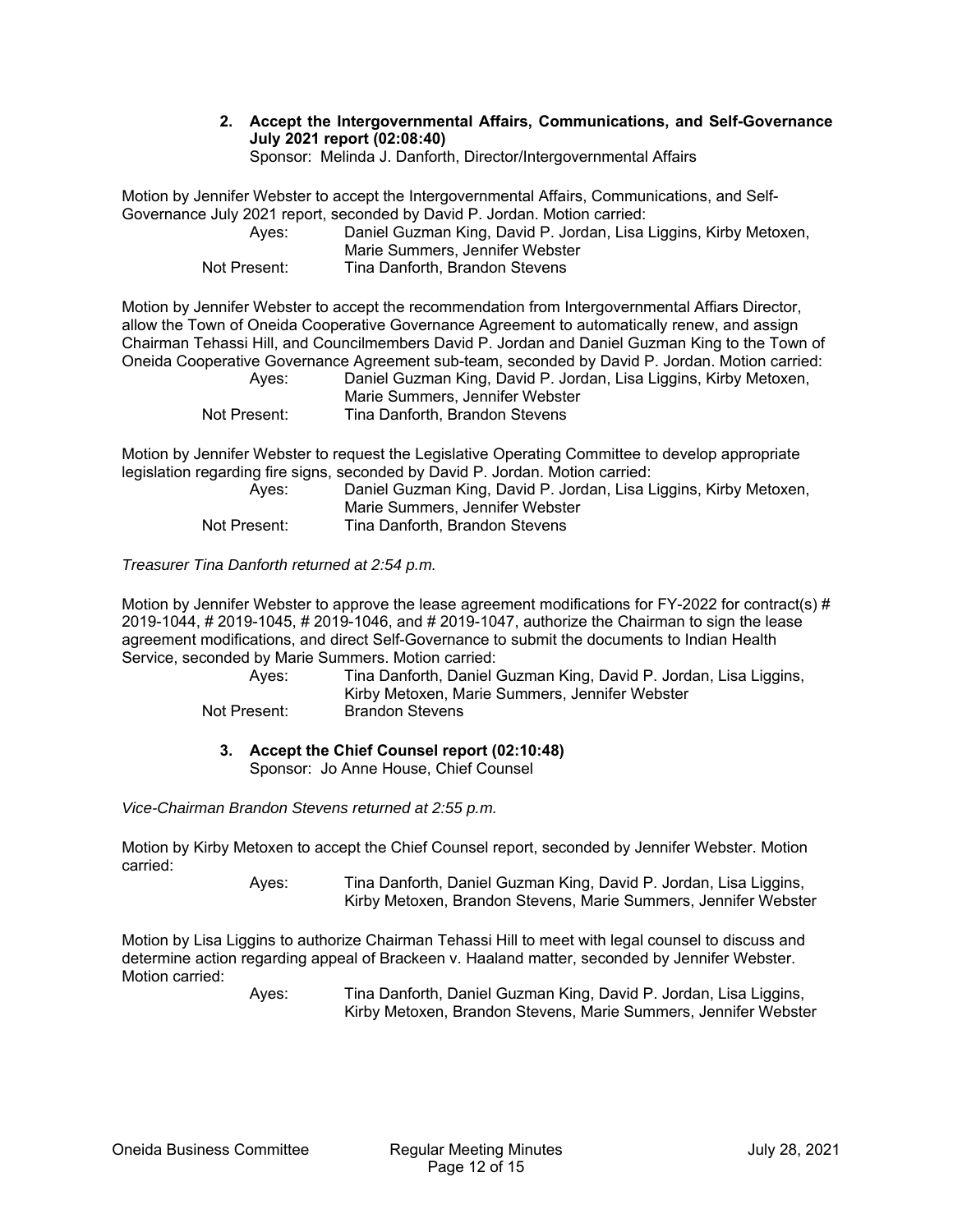# **4. Accept the General Manager report (02:11:30)**

Sponsor: Mark W. Powless, General Manager

Motion by Lisa Liggins to accept the General Manager report, seconded by Marie Summers. Motion carried:

> Ayes: Tina Danforth, Daniel Guzman King, David P. Jordan, Lisa Liggins, Kirby Metoxen, Brandon Stevens, Marie Summers, Jennifer Webster

#### **5. Accept the Joint Marketing FY-2021 2nd quarter report (02:11:42)**  Sponsor: James Petitjean, Interim Retail General Manager

Motion by Lisa Liggins to accept the Joint Marketing FY-2021 2nd quarter report, seconded by David P. Jordan. Motion carried:

 Ayes: Tina Danforth, Daniel Guzman King, David P. Jordan, Lisa Liggins, Kirby Metoxen, Brandon Stevens, Marie Summers, Jennifer Webster

# **B. AUDIT COMMITTEE**

**1. Accept the June 17, 2021, regular Audit Committee meeting minutes (02:11:58)**  Sponsor: David P. Jordan, Councilman

Motion by Lisa Liggins to accept the June 17, 2021, regular Audit Committee meeting minutes, seconded by Marie Summers. Motion carried:

 Ayes: Tina Danforth, Daniel Guzman King, David P. Jordan, Lisa Liggins, Kirby Metoxen, Brandon Stevens, Marie Summers, Jennifer Webster

**2. Accept the Controlled Keys compliance audit report and lift the confidentiality requirement (02:12:16)** 

Sponsor: David P. Jordan, Councilman

Motion by Marie Summers to accept the Controlled Keys compliance audit report and lift the confidentiality requirement, seconded by Jennifer Webster. Motion carried:

 Ayes: Tina Danforth, Daniel Guzman King, David P. Jordan, Lisa Liggins, Kirby Metoxen, Brandon Stevens, Marie Summers, Jennifer Webster

# **C. NEW BUSINESS**

**1. Move the Gaming General Manager's updates regarding the implementation of Sports Wagering to another forum (02:12:33)**  Sponsor: Lisa Liggins, Secretary

Motion by Lisa Liggins to move the Gaming General Manager's updates regarding the implementation of Sports Wagering to the first Business Committee meeting of each month, seconded by Marie Summers. Motion carried: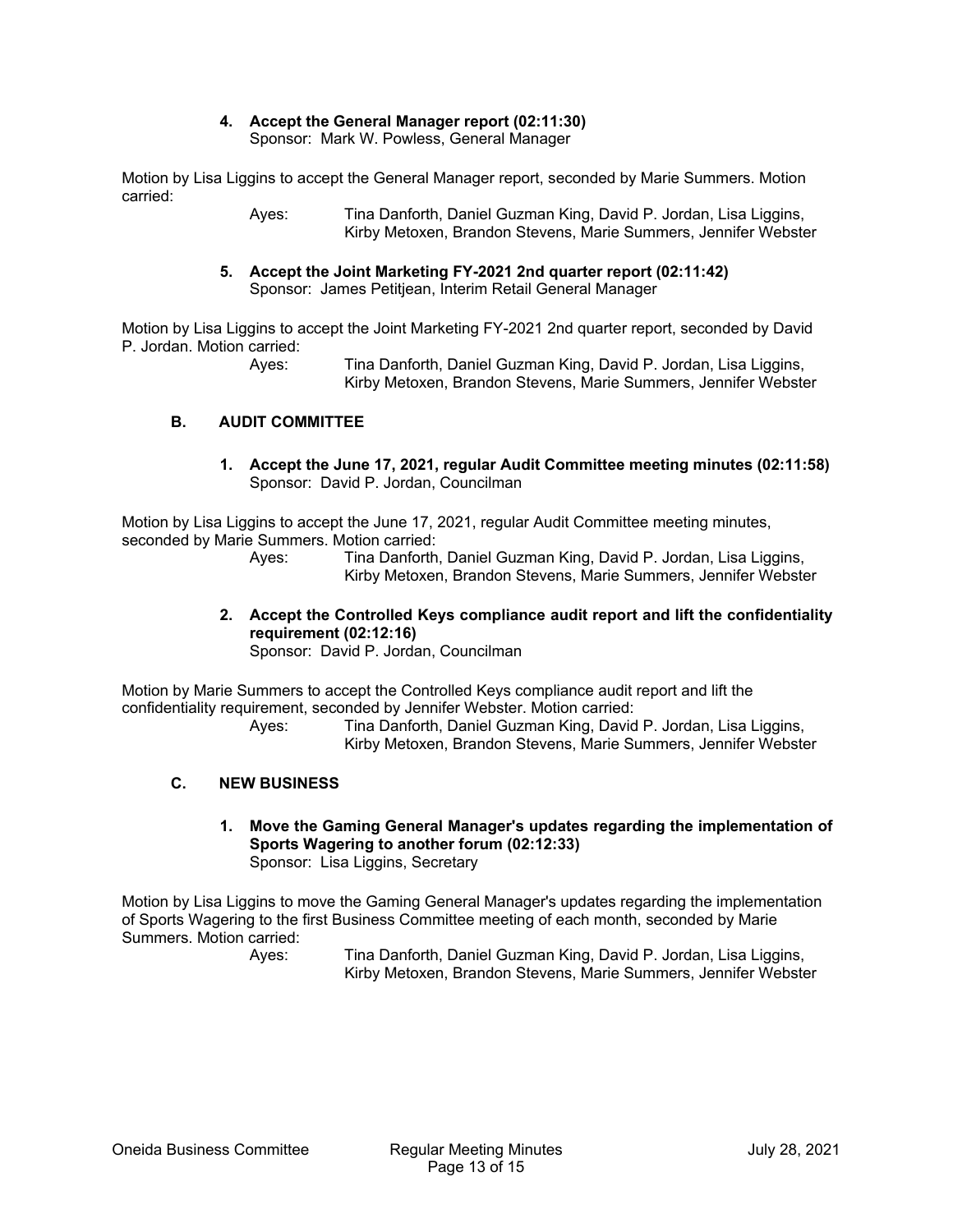#### **2. Approve the amendment to the family court judge contract - Family Court - file # 2018-0256 (02:12:56)**

Sponsor: Jessica Vandekamp, Employee Relations Representative

Motion by David P. Jordan to approve the amendment #1 to the family court judge contract - Family Court - file # 2018-0256, seconded by Jennifer Webster. Motion carried:

 Ayes: Tina Danforth, Daniel Guzman King, David P. Jordan, Lisa Liggins, Kirby Metoxen, Brandon Stevens, Marie Summers, Jennifer Webster

Motion by Lisa Liggins to direct the Secretary to provide the appropriate correspondence to HRD, seconded by David P. Jordan. Motion carried:

 Ayes: Tina Danforth, Daniel Guzman King, David P. Jordan, Lisa Liggins, Kirby Metoxen, Brandon Stevens, Marie Summers, Jennifer Webster

#### **3. Complaint # 2021-GMDR05-01 - Review the sub-team's recommendation and determine next steps (02:13:36)**

Sponsor: Jessica Vandekamp, Employee Relations Representative

Motion by Lisa Liggins to approve the recommendation of the BC sub-committee, closeout complaint # 2021-DRGM05-01, and direct the Employee Relations Representative to send a memo to the complainant to notify them of the closed investigation, seconded by Kirby Metoxen. Motion carried:

| Ayes:      | Tina Danforth, Daniel Guzman King, Lisa Liggins, Kirby Metoxen,<br>Brandon Stevens, Marie Summers, Jennifer Webster |
|------------|---------------------------------------------------------------------------------------------------------------------|
| Abstained: | David P. Jordan                                                                                                     |

#### **4. Complaint # 2021-DR09-01 - Discuss follow-ups and determine next steps (02:14:12)**

Sponsor: Jessica Vandekamp, Employee Relations Representative

Motion by Lisa Liggins to accept the discussion regarding complaint # 2021-DR09-01 as information, seconded by Kirby Metoxen. Motion carried:

 Ayes: Daniel Guzman King, Lisa Liggins, Kirby Metoxen, Brandon Stevens, Jennifer Webster

Opposed: Tina Danforth, David P. Jordan, Marie Summers

**5. Complaint # 2021-DR16-01 - Review the sub-team's recommendation and determine next steps (02:14:43)**  Sponsor: Tehassi Hill, Chairman

Motion by David P. Jordan to approve the revised recommendation of the BC sub-committee and closeout complaint # 2021-BCDR16-01, seconded by Kirby Metoxen. Motion carried:

 Ayes: Tina Danforth, Daniel Guzman King, David P. Jordan, Kirby Metoxen, Brandon Stevens, Marie Summers, Jennifer Webster Abstained: Lisa Liggins